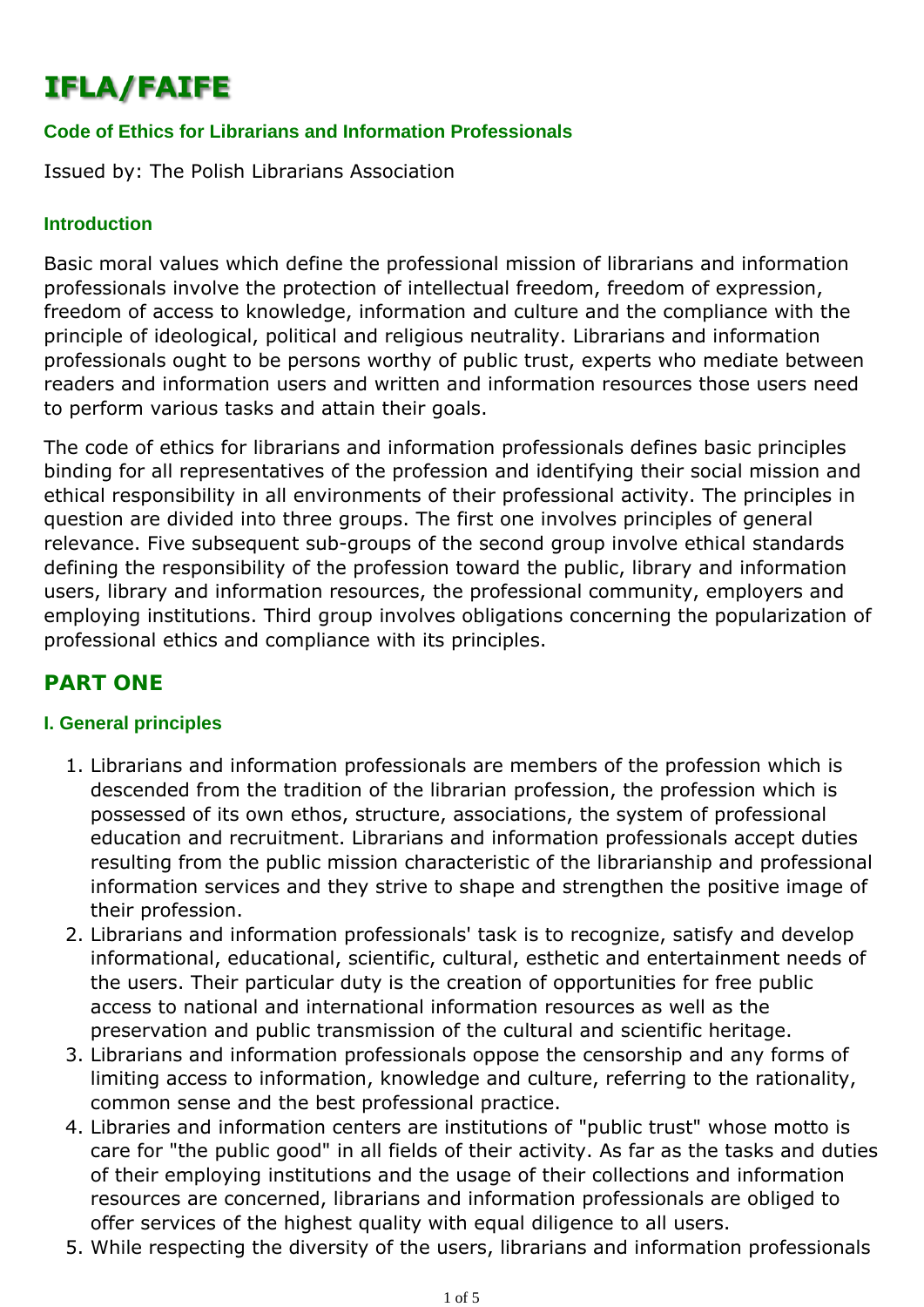are always guided by the principle of equal opportunities and respect for human rights, in particular the right to intellectual freedom and free access to knowledge, information and culture. They strive to learn ethical principles valid for groups they serve and cooperate with and try to respect them.

- 6. Librarians and information professionals respect users' right to privacy and discretion.
- While working in libraries and information centers of public funding, librarians and 7. information professionals strive to provide their basic information services free of charge, in particular the access to fully valuable materials of cognitive, utilizable or entertaining nature, within their institution, beyond it and in its digital space.
- 8. Librarians and information professionals respect the author rights and intellectual property rights.
- While caring about the high quality of their services, librarians and information 9. professionals continuously perfect their knowledge and skills and strive to employ all their professional competence in their professional activity.

# **PART TWO**

### **II. Librarians and information professionals toward the community**

- 1. Librarians and information professionals contribute through their work to the development of individuals as well as the whole community.
- 2. Librarians and information professionals actively disseminate in the community the awareness of the importance of knowledge and information as well as free access to them in order to improve the quality of life, the cultural and civilization development.
- 3. As far as their professional activity is concerned, librarians and information professionals never place the personal interest before the interest of the community.

### **III. Librarians and information professionals toward the user**

- 1. Irrespective of the character of their work, librarians and information professionals always work to the benefit of the user, respect him and strive to learn about his needs. Librarians and information professionals help users to access materials they search for, regardless of their content, carrier and access method involved.
- 2. Librarians and information professonals protect and keep secret all information concerning users, their interests and their personal data, using them only for the purposes defined by the law. Librarians and information professionals ensure to the users the freedom and privacy of using circulated/accessible resources.
- 3. Librarians and information professionals provide users with the best research/working conditions through the care taken of the high quality of research workspace, simple, understandable and logical organization of collected and circulated resources, informational materials prepared, requests for information answered and projects implemented. Librarians and information professionals care about the esthetic and functional value of their institutions, appropriate workstyle and friendly atmosphere.
- 4. Librarians and information professionals understand and respect the fact that not all users are equally capable of receiving information and using the library. They strive to equalize chances of such users, working with particular care to the benefit of the disabled and socially disadvantaged and supporting cultural (ethnic, national,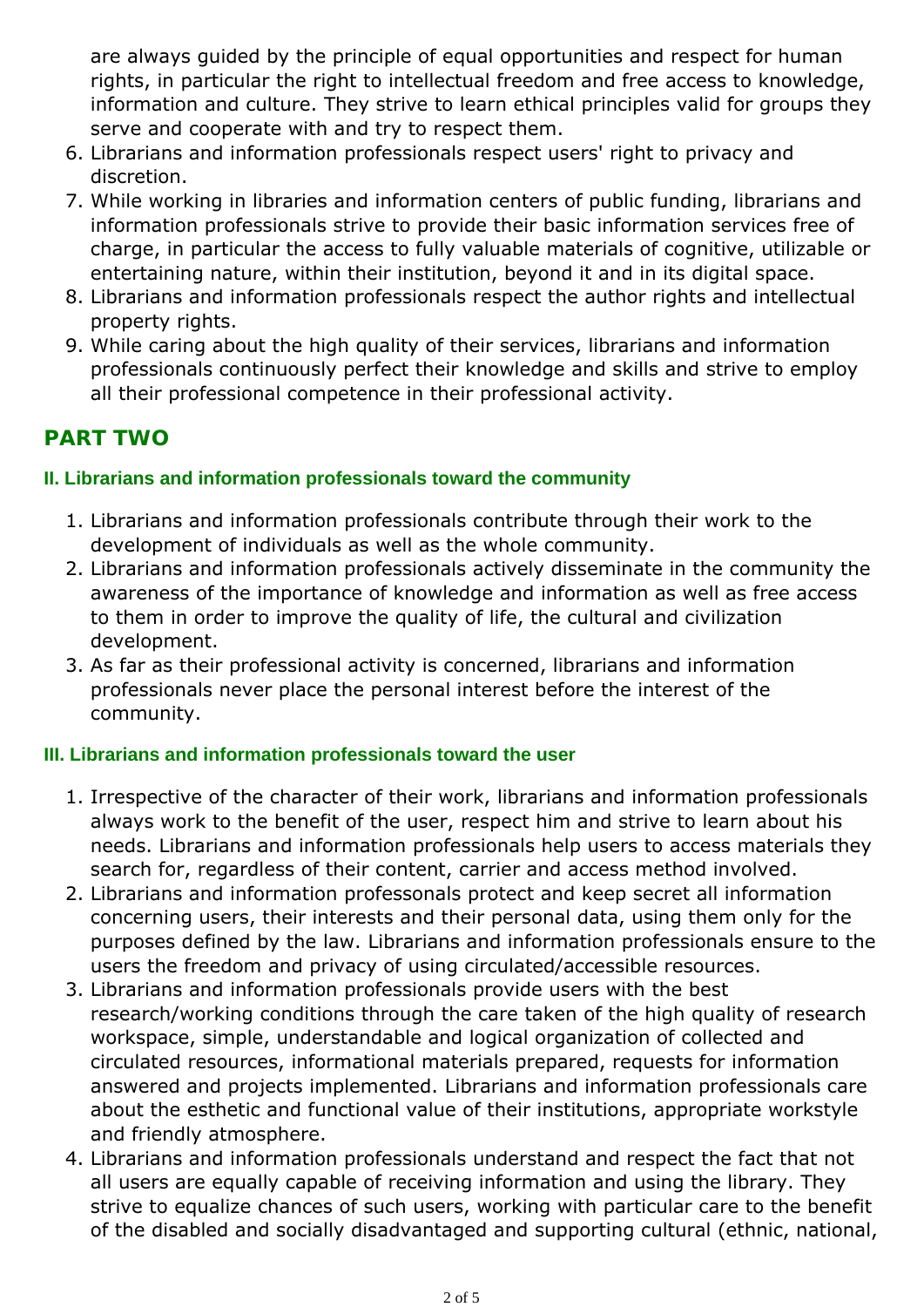religious, etc.) minorities. As the contributors to the process of children and youth education, librarians and information professionals strive to develop their information needs and reading culture.

- 5. Librarians and information professionals care about the high quality of services they offer, striving to exhaust all possibilities of satisfying user needs. Librarians and information professionals provide users with honest information on the full and actual scope of library services, the content of circulated collections and information resources, the quality of information tools employed and the possibilities of compensating limits to the available services through the cooperation of libraries and information centers.
- 6. Librarians and information professionals strive to provide users with clear, well-known information on the rules and regulations concerning the use of libraries and information centers, they avoid informal solutions that result in the creation of covert privileges. Librarians and information professionals attempt to offer their services to as many users as possible, yet they are entitled to refuse those who do not comply with the accepted principles, violate the rules or make other users feel uncomfortable.
- 7. In all their professional activities librarians and information professionals remain impartial and avoid any tendentious evaluation.
- Assuming the servant role toward users, librarians and information professionals 8. treat all critique expressed by the users with respect and openness. Librarians and information professionals immediately and honestly answer to all complaints.

## **IV. Librarians and information professionals toward library and information resources**

- Librarians and information professionals respect all resources they are entrusted 1. with. Not limiting access to them, they strive for the rational preservation and protection of library and information resources. Librarians and information professionals comply with the regulations on the use of computer hardware and software, including license agreements, and the netiquette. They care about the compliance with the regulations on the use of resources, in particular those which result from the operative copyright/author rights, not allowing for the production of illegal copies or alterations of original works.
- 2. To the best of their knowledge, librarians and information professionals strive to ensure the highest quality of information systems and services they use or create.
- 3. Librarians and information professionals adjust library and information resources of their institution to the needs of the public and their professional community, taking care of the appropriate standards of their content as well as continuous updates. As far as the choice and selection of resources is concerned, librarians and information professionals comply with the principle of impartiality, objective and competent evaluation, informing users on the accepted rules of resource development.
- 4. Aware of the varying value of library and information materials, librarians and information professionals strive to learn various methods of resource evaluation, taking into consideration the opinion of scientific and literary critics. While selecting and cataloging resources, they are guided by user needs and the principle of prioritizing the materials of the highest quality.
- While acquiring, cataloging, organizing, selecting, evaluating and circulating library 5. and information resources, librarians and information professionals resist all manifestations of discrimination and remain impartial; they strive to employ such tools for cataloging documents and organizing collections which preclude users from becoming prejudiced against any given texts or resources.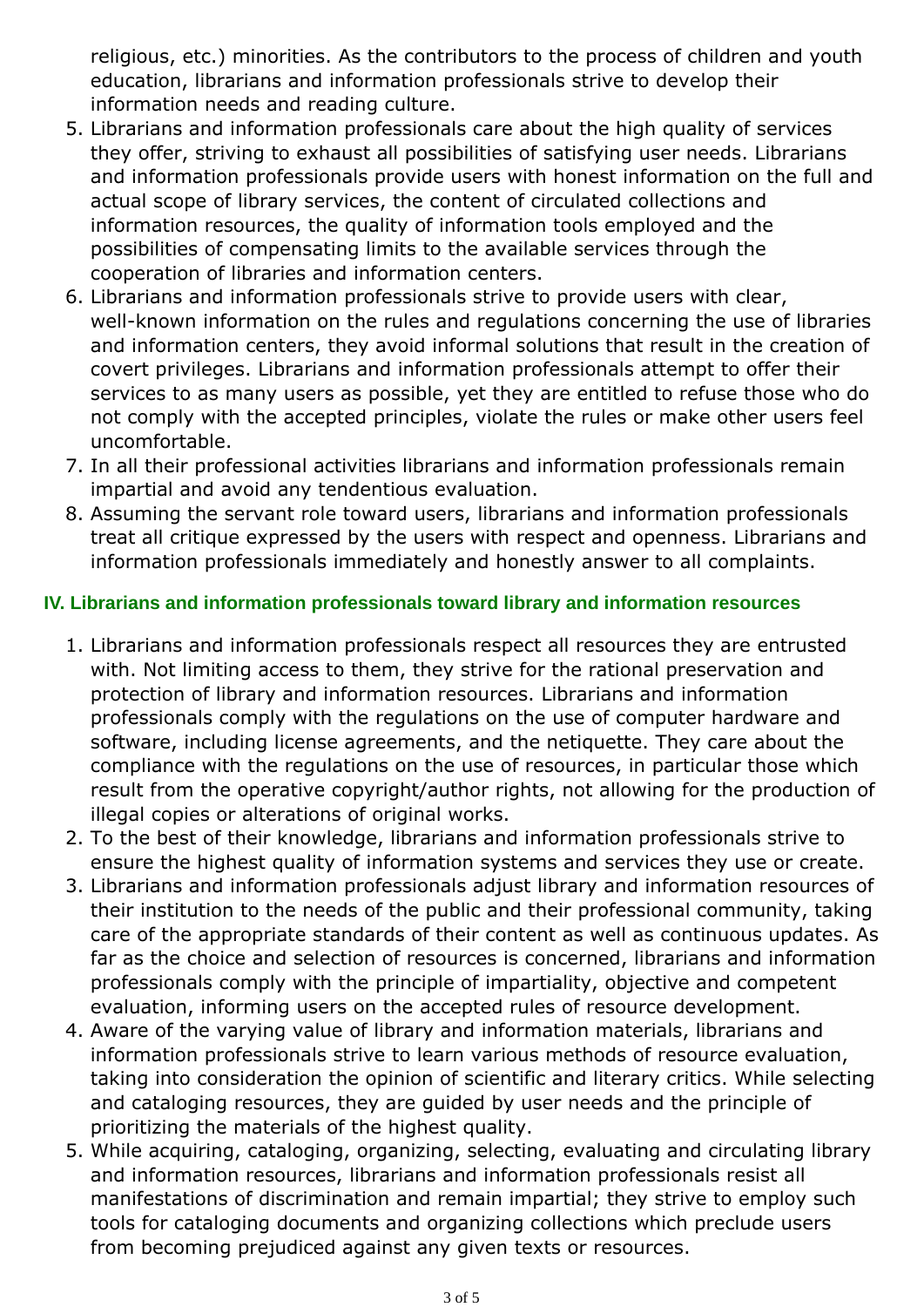6. If some library materials or information resources are excluded from the public circulation due to their rarity, value, confidential or socially detrimental character, librarians and information professionals inform users on the existence of such materials in a given institution and state the rules and regulations on their use.

### **V. Librarians and information professionals toward their colleagues and profession**

- Librarians and information professionals work reliably, learn the best practices 1. employed in the librarianship and information services, strive to perfect services offered to users. Librarians and information professionals conform to the code of practice of the employing institution.
- 2. Librarians and information professionals strive to become members of the team free of artificial hierarchy, authority and ritual but conforming to the principles of good work organization. Librarians and information professionals are aware that their work is a type of service which requires them to be scrupulous, punctual, orderly, tactful, well-groomed and well-mannered. Librarians and information professionals fully engage all their competence only in those fields of library and information services where their knowledge and skills are adequate.
- 3. Librarians and information professionals are guided by the positively understood principle of professional solidarity, caring about the positive image of their profession.
- 4. Respecting and understanding their colleagues' achievements, librarians and information professionals use exclusively substantive arguments in the discussion also while talking to their subordinates and superiors. Remaining in the professional relationship does not free anyone from the conformance to the legal standards and professional ethics.
- 5. Caring about the continuous development of their skills and knowledge, librarians and information professionals strive to perfect their professional environment/community and the quality of services offered by their employing institutions and they support their colleagues, in particular their subordinates, in the development of their professional skills. Librarians and information professionals support their professional organizations and associations.
- 6. Librarians and information professionals in managerial positions assume a unique responsibility for their subordinates' compliance with the code of professional practice and ethics, personally setting a good example to their colleagues.
- 7. Building tools of access to library and information resources and creating information, librarians and information professionals care about the reliability, understandability, communicative value and precision of transmitted content as well as their own statements.

#### **VI. Librarians and information professionals toward the employer**

- 1. Librarians and information profesionals are loyal employees. They care about the good reputation of their employing institution, they strive to create and consolidate the positive public image of their institution.
- 2. Librarians and information professionals strive to understand and deepen their knowledge of the tasks and goals of their employing institution and support them with their own activity.
- 3. Librarians and information professionals use the potential of their knowledge and professional skills, striving for the development of their employing institution and enhancement of its methodology, information resources and tools.